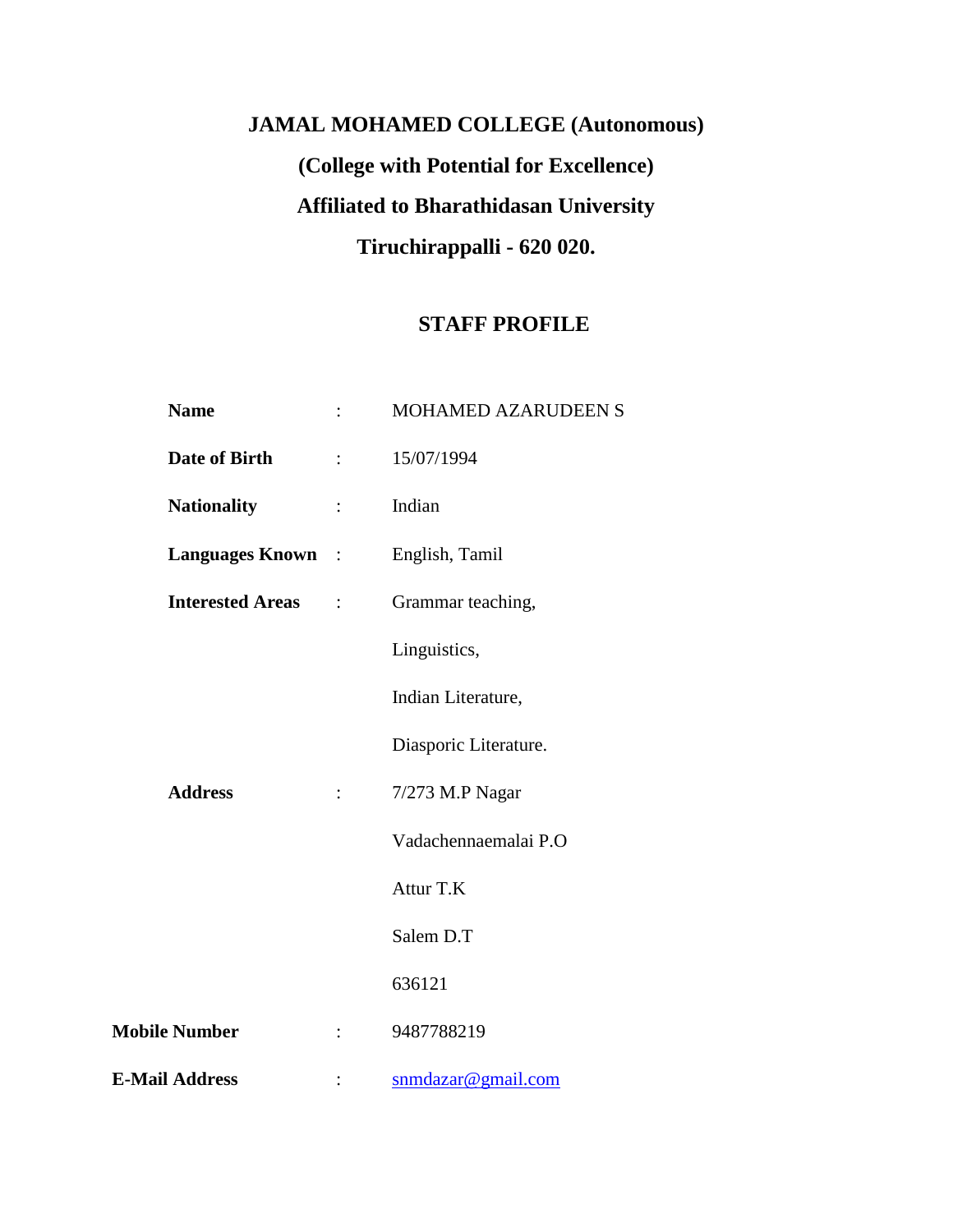### **Educational Qualifications**

| <b>Course</b>                                       | Name of the<br><b>Institution</b>                              | <b>Year of Passing</b> | Percentage     |
|-----------------------------------------------------|----------------------------------------------------------------|------------------------|----------------|
| <b>NET</b>                                          | UGC - NET                                                      | 2018                   |                |
| M.Phil English                                      | The New<br>College(Autonomous),<br>Chennai                     | 2018                   | 68.75          |
| M.A.,<br>(English and<br>Comparative<br>Literature) | Pondicherry<br>University,<br>Puducherry                       | 2017                   | 7.54 out of 10 |
| Bachelor of<br>Education(B.Ed.)                     | <b>Institute of Advanced</b><br>Study in Education,<br>Chennai | 2015                   | 76%            |
| B.A., English                                       | The New<br>College(Autonomous),<br>Chennai                     | 2014                   | 70%            |
| <b>HSC</b>                                          | G.H.S School,<br>Thalaivasal                                   | 2011                   | 93.25%         |
| <b>SSLC</b>                                         | G.H. School,<br>Vadachennemalai                                | 2009                   | 82.4%          |

#### **Experience**

Under Graduate : 3 Years

## **Papers Presented**:

 $\triangleright$  Presented a paper in an International Seminar at Pondicherry University,

Puducherry entitled *Multiculturalism: A study of Rama Mehta's inside the* 

*haveli* 

# **Online Courses**

 Attended NPTEL Online certificate course titled on **Effective writing** with consolidated score of 70% on jan-feb 2022.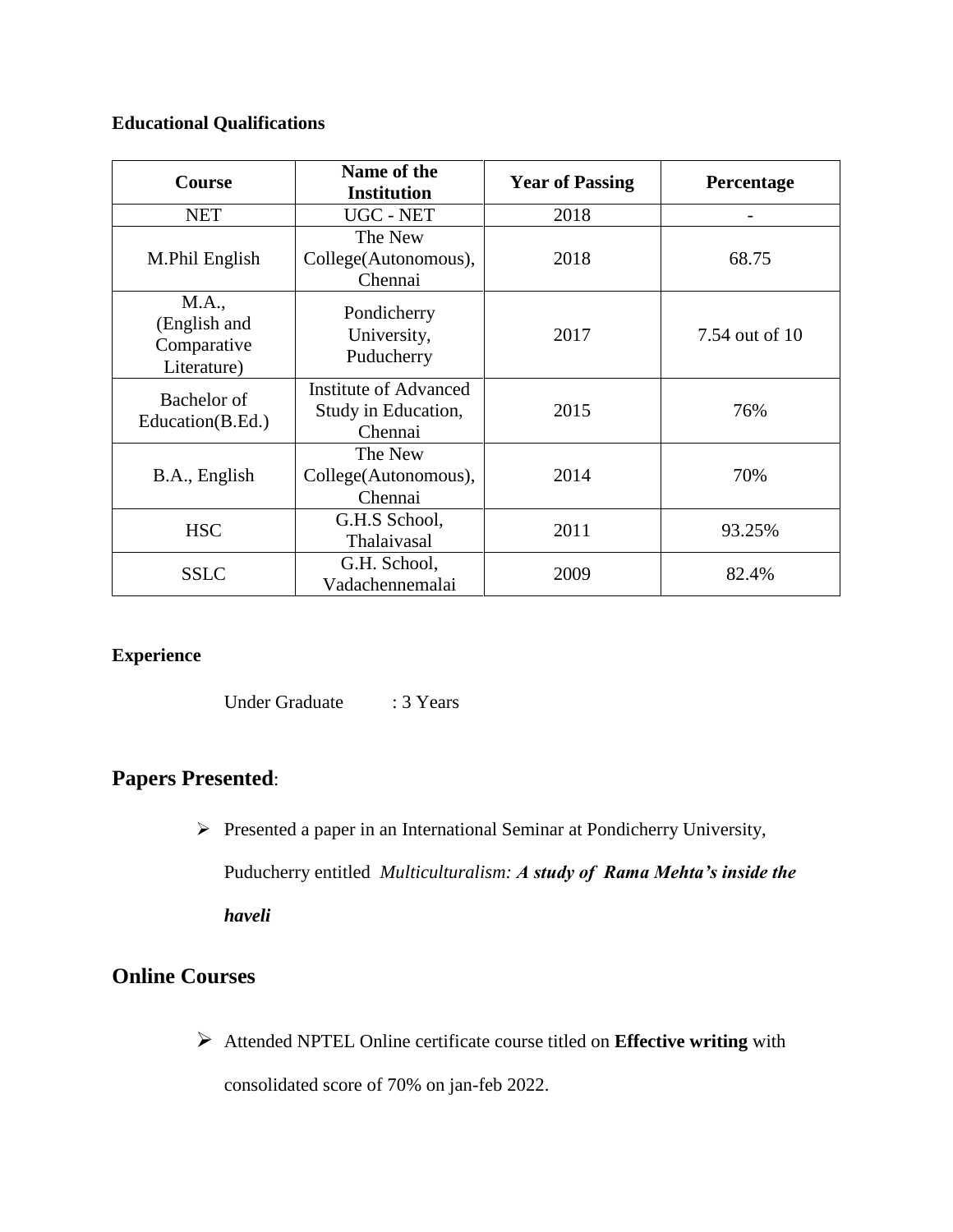Participated one week national level short term course on **ICT TOOLS FOR INTERACTIVE TEACHING AND BLENDED LEARNING** with 94% score conducted from 12.07.2021 to 19.07.2021

#### **Seminars/Conferences/Workshops/Webinar Participated:**

- Participated in two days International Seminar at Pondicherry University, Puducherry titled **"New feminist writings: Emancipation to representation"**
- Participated in the webinar on **Guidelines for writing a research paper** organized by Arasu Engineering College on 22.5.2020.
- Participated in the webinar on English literature ''**yesterday, today, tomorrow''** organized by Arasu College of arts and science on 14.5.2020.
- Participated on **smart English online grammar certificate course** organized by Shri.R.L.T College of science. Akola on 19.5.2020.
- Participated on online faculty development programme on ''**Uncovering Plazza for Effective teaching''** organized by Sri Ameaavathi college of arts and science, karur on 20.5.2020.
- Participated on ''**leadership talk''** organized by MHRD Innovation cell on 16.5.2020.
- Participated webinar on ''**Covid - 19 Global media reporting on vaccination hesitancy: current status and further directions''** organized by Loyola college on 20.5.2020.
- Participated international webinar on ''**Higher Education''** conducted by Nallamuthu Gounder Mahalingam College on 20.5.2020.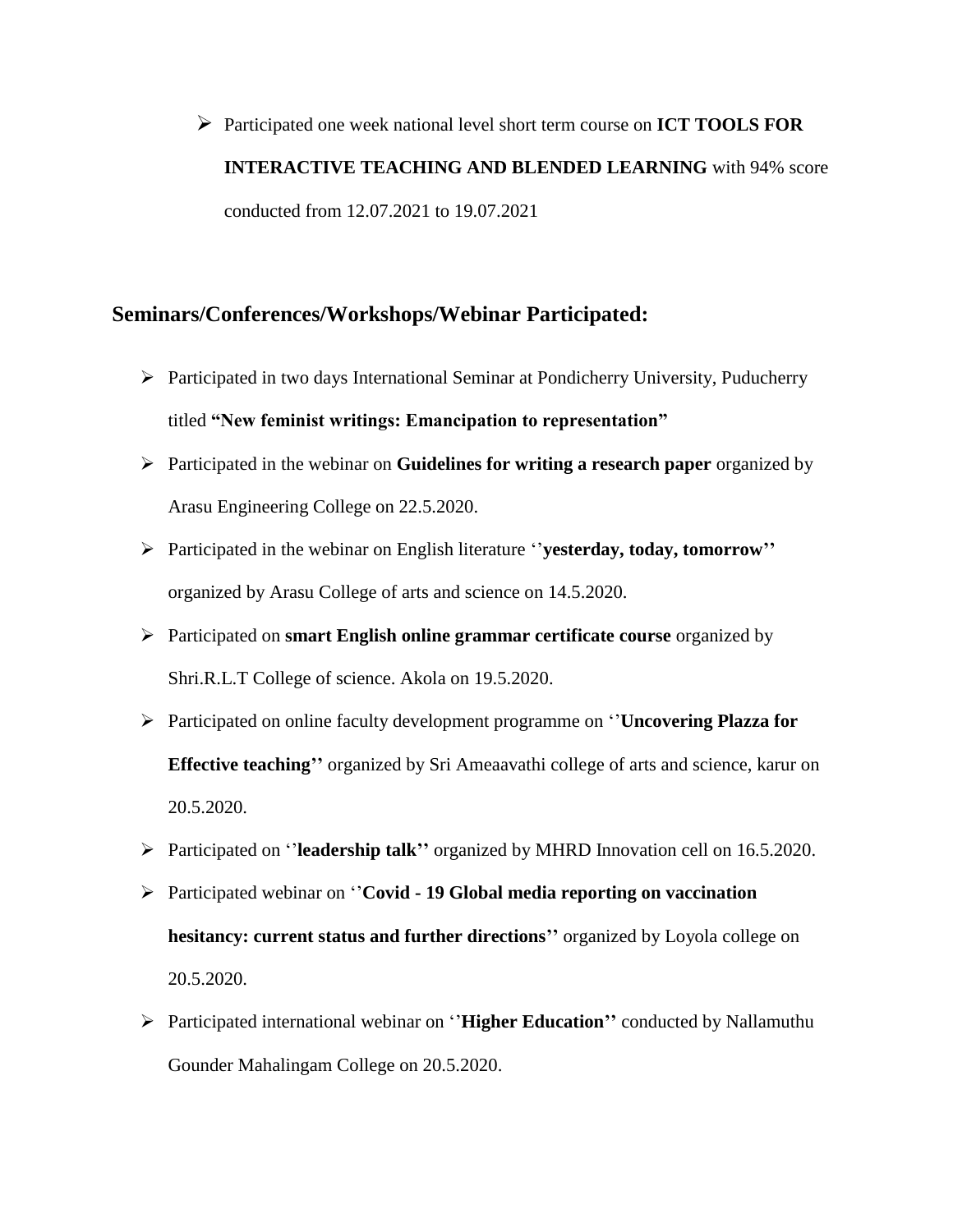- Participated webinar on ''**Digital transformation''** organized by Poornima institute of engineering and technology on 29.5.2020.
- Participated in " **UGC CPE Sponsored Two-day Workshop on Professional Development for Academic Leadership in Curriculum Design"** organized by Curriculum Development Cell, Jamal Mohamed College (Autonomous), on 18<sup>th</sup> and 19<sup>th</sup> January 2019.
- Participated in **One Day Program Training on "Human Rights"** Organized by the PG and Research department of social Work, Jamal Mohamed College (autonomous) on 12th February 2020.
- Acted as **"Member Organizing Committee (JAM TITANICA 19)**. Held in the Inter-Collegiate Literary Competition held on 21<sup>st</sup> September 2019, Jamal Mohamed College (Autonomous), Trichirappallai-20.
- Participated In "**A One Day State Level Workshop on Theatre Arts"** organized by the Department of English, Urumu Dhanalakshmi College, Trichirappallai**.**
- Participated in the **"Staff Enrichment Program on Ownership Culture,** Organized by the Internal Quality Assurance cell of our college on  $14<sup>th</sup>$  June 2019.
- Participated in **"A One Day National Level Workshop on "Foresight and Insight:**  Approach to literary Theory and Criticism" Held on 12<sup>th</sup> February 2020 at Jamal Mohamed College (autonomous), Trichirapallai – 20.
- Attended The Webinar on **"Optimistic Approach To Human Excellence"** organized by **'Bless O Bliss' YouTube Channel**; on 03.06.2020.
- Participated in the Online webinar on **" Restaging The Rehearsal – A Glimpse Into Drama**" on  $5<sup>th</sup>$  and  $6<sup>th</sup>$  June 2020.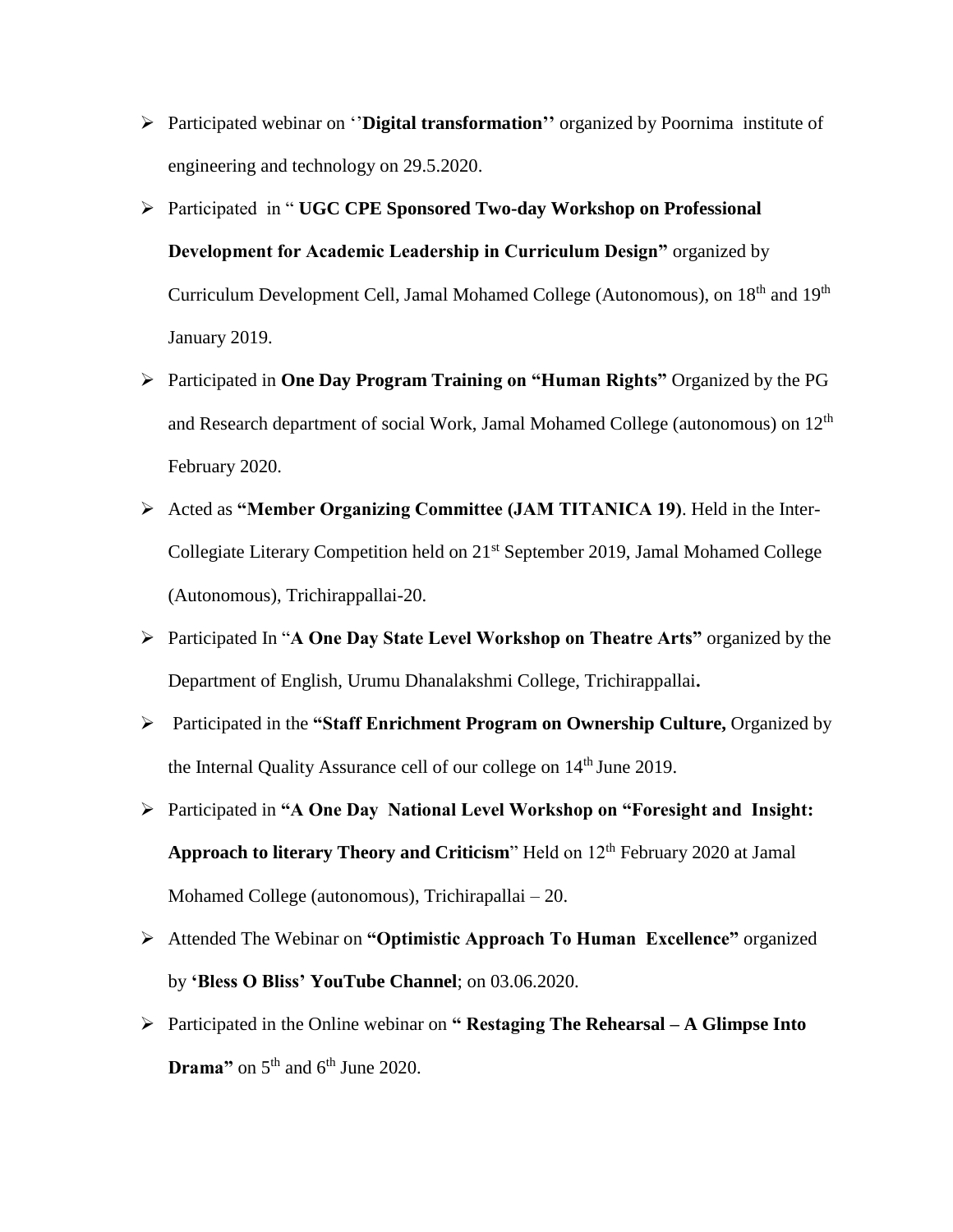- Participated in the National webinar on "**Postmodernism and Representation : Discourses on select Texts" conducted by PG Department OF English, Rajapalayam Rajas'** college, Rajapalayam-626117, Tamilnadu on 8<sup>th</sup> June 2020.
- Participated in the Webinar On **"Challenges and Coping Skills of Teachers in Bringing Quality Online Learning"** organized by the **"Department of Psychology in association with IQAC,** St. Thomas college of Arts and Science on 10.06.2020.
- Attended the Webinar on **"Bounce Back: Strategies For Effective Stress and Time Management** organized by "Bless O Bliss" YouTube Channel on 10.06.2020.
- Participated in the webinar titled **"Language Skills Through LSRW"** held on 12/06/2020 organized by "DEPARTMENT OF ENGLISH" with Chennai Softech – Technical Partner.
- Participated in the National webinar on **"CASE STUDY: A New Direction In Social Science Research organized by the Research and Development Center**", Tamil Nadu Teachers Education University, Chennai in collaboration with Internal Quality Assurance Cell, Meston College of Education (Autonomous), Chennai on 15<sup>th</sup> June 2020.
- Participated in one day National Webinar on **" Awareness, Skills & Job opportunities in Sericulture"** organized by PG students & Alumni in PG & Research Department of zoology, Arulmigu Palamiandavar College of Arts & culture, Palani. On 16/06/2020.
- Participated in the one day online workshop on **"Faux Calligraphy"** by Mr. Niranjan on 12<sup>th</sup> June 2020 organized by the Department Of Visual Communication, Sathayabama Institute of Science and Technology, Chennai.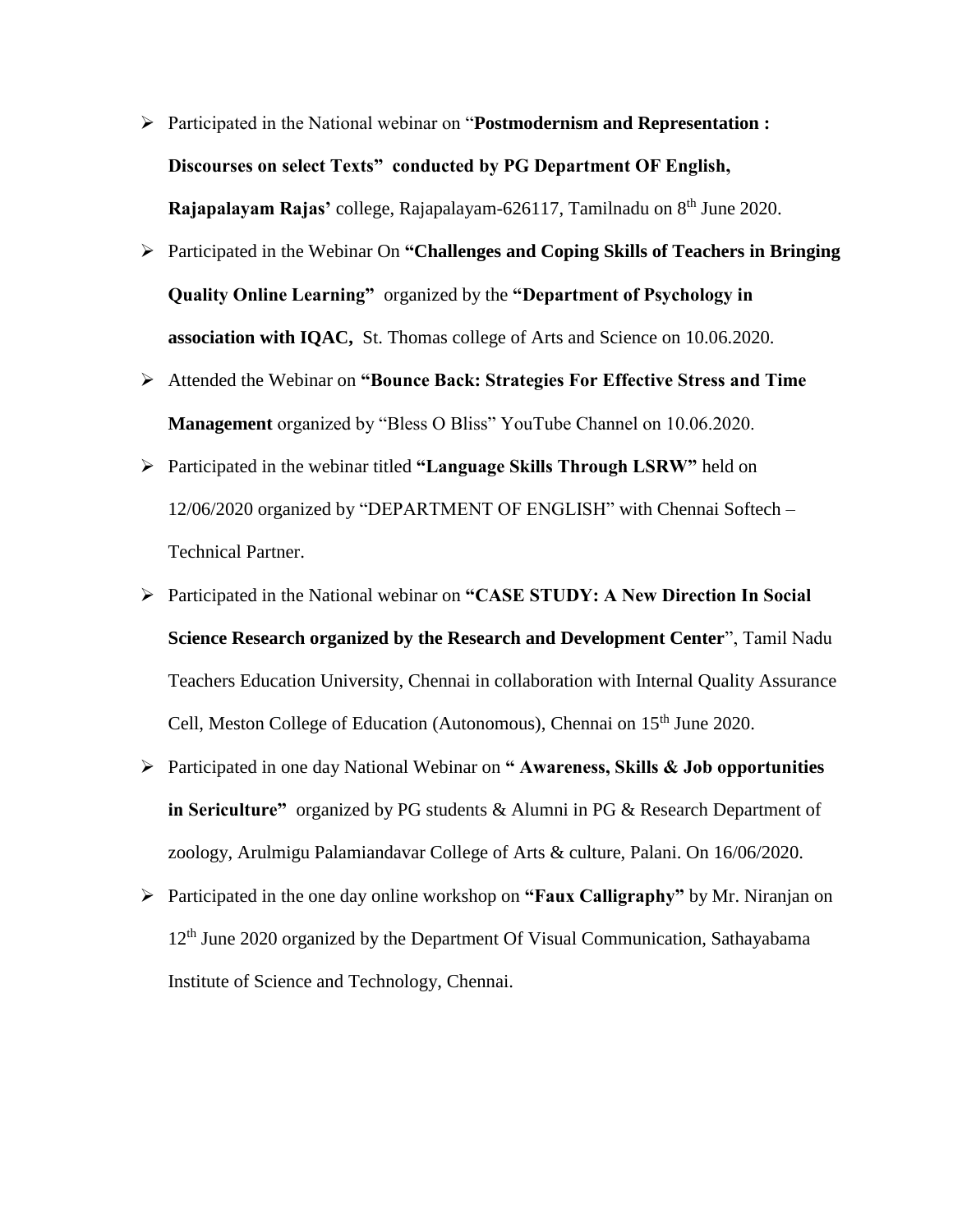- Participated in The **" One Day Public Lecture on Recent Trends in the Teaching Of Novels"** organized by the Department of English, Immaculate College for Women, Viriyur from 20<sup>th</sup> June 2020.
- Participated in the Webinar On "**Strategies To Boost Teaching And Learning"** organised by 'BLESS O BLISS' YouTube channel on 22.06.2020.at 10.00 a.m.
- Participated in the Webinar on **"AMASS WELLNESS THROUGH YOGA"** organized by the Internal Quality Assurance Cell and Department of Physical Education, sri Parasakthi College for Women, Courtallam on 22.06.2020.
- Participated in the Webinar on **"வெளிச்சம் வீதியில் வெற்றி ஊர்ெலம்!" organized by Arasu Polytechnic College, Kumbakonam through online pedagogy on 26.06.2020.**
- Participated in the **International webinar on "COVID 19: solution for survival"** organized by the Department of Physical Education And Nature Club, Rajapalayam Rajus college, Rajapalayam on 26.06.2020.
- Participated in the "**Scholarly Publication and Citation Metrics"** organized by the Library Department of Thavathiru Santhalinga Adigalar Arts Science Tamil College, Perur.
- Participated in the National E-Workshop on **"Designing e-content for English Language and Literature"** organized by department of English and IQAC of Arts, Commerce and Science College, Lanja on 29<sup>th</sup> june 2020
- Participated in the **Two-Day State Level Webinar "Novel and Theatre; Convergenees and Divergences"** organized by the Department of English, Kamaraj College (SF) on  $29<sup>th</sup>$  and  $30<sup>th</sup>$  June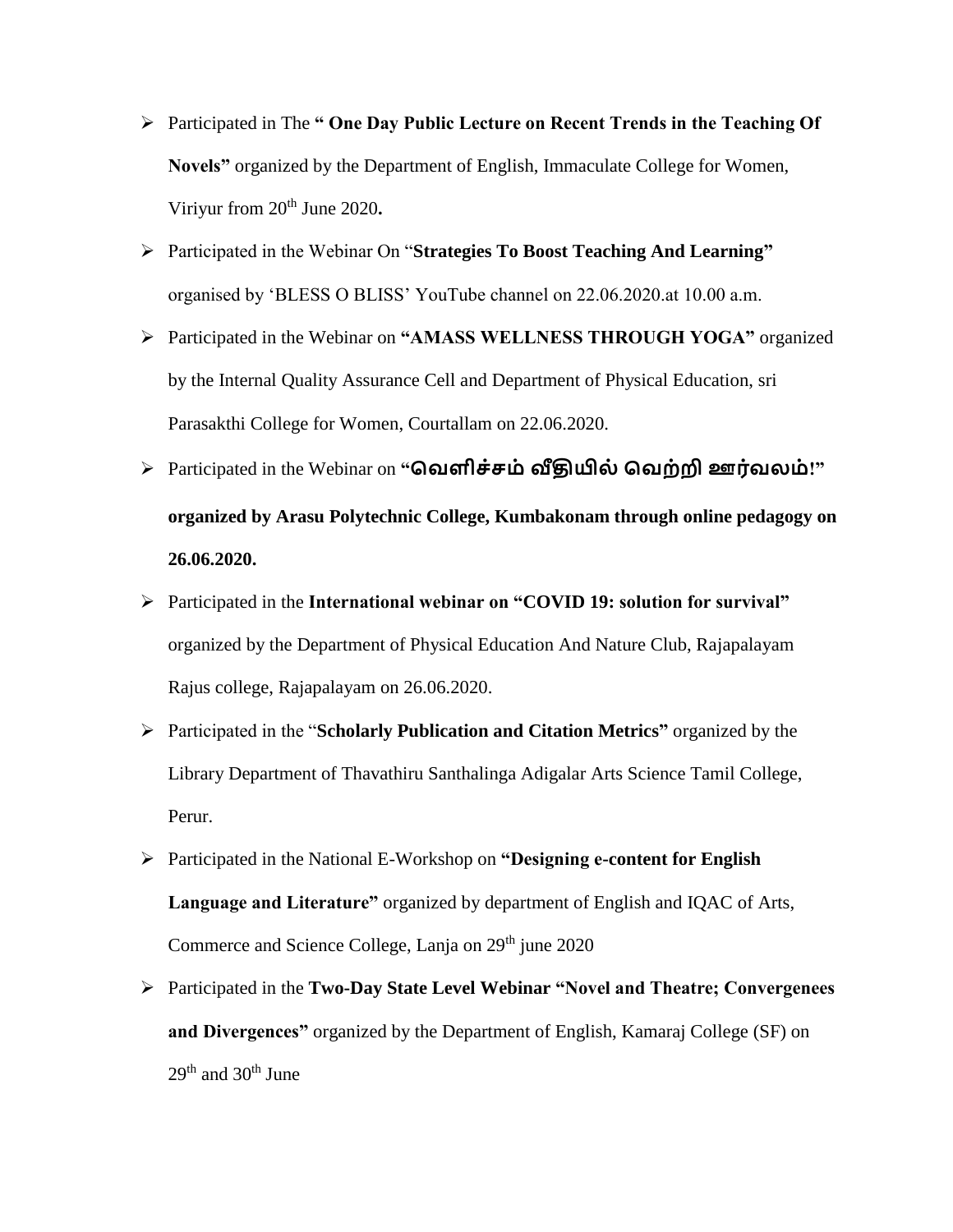- Participated In the Faculty Development Programme on **"E-Content Development"**  organized by the internal Quality Assurance Cell of Jamal Mohamed College From 30.06.2020 to 4-07-2020.
- Participated in the Webinar on **"Developing 21st Century Skills Using Technology organized by 'Bless O Bliss' YouTube** Channel on 6<sup>th</sup> July 2020 at 5.00 p.m.
- Participated in **"One day National Level Webinar on Simplification of Literary Theories"**, held on 09.07.2020 Organized by the Department of English (Un –Aided) Kandaswami Kandar's college, P.Velur- 6381182, Namakkal, Tamil Nadu, India
- Participate in the International Webinar on **"One Day International Workshop In Soft Skills"** Conducted by PG Department of English Rajapalayam Rajus' college, Rajapalayam-6261117, Tamilnadu, India on 14<sup>th</sup> July 2020.
- .Participated on the online Faculty Development Program Faculty Development Program on **"Teaching of Language Skills",** department of English college of arts and Science, Kaliyakkavilai.
- Participated in a webinar on "THE IMPACT OF COMMUNICATION SKILLS" by SRM Trichy Arts and Science College on 04.06.2021.
- Participated in One Day National Webinar on Pre & Post Covid Stress And Anxiety: Means and Methods to Overcome organized by the Department of English and other Foreign Language, SRM Institute of Science and Technology, Ramapuram, Chennai-89 on June 16, 2021..
- Participated in National Webinar On "CYBER LITERATURE" organized by the Department of English held on 19<sup>th</sup> June 2021.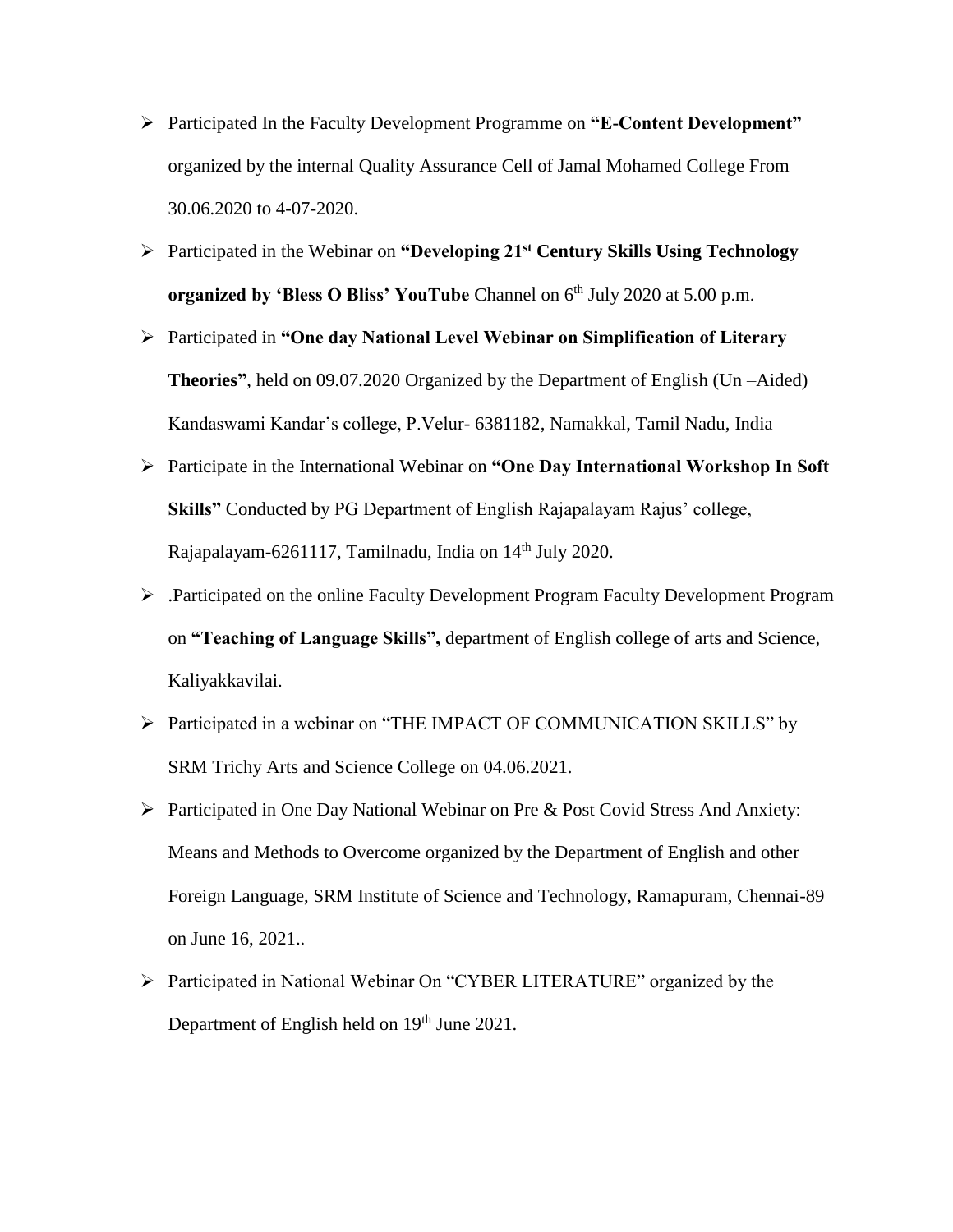- Participated in the State level Webinar "WHAT IS POSTCOLONIALISM?" organized by the UG Department of English {Unaided} Sadakullah Appa College {Autonomous}. Thirunelveli, on  $22<sup>nd</sup>$  June,  $2021$  at  $11:00$  a.m.
- $\triangleright$  Participated in the State level plenary Webinar Talk on "Goal Setting" organized by the Internal Quality Assurance Cell, Sadakathullah Appa College {Autonomous}, held on  $25<sup>th</sup>$  June 2021
- Participated in the NATIONAL WORKSHOP ON 'HOW TO WRITE A RESEARCH PAPER?' on 22/6/2021. Organized by School of Social Science And Languages {SSL}, VIT Chennai.
- Participated in the International Virtual Seminar on " INNOVATIVE JOBS AND ENTERPRENEURSHIP OPPORTUNITIES IN MEDIA INDUSTRIES'' by Mr. Stephen Manaliak, Public Relations Consultant, Australia on 23<sup>rd</sup> June 2021 organized by the Department of Visual Communication, Sathyabama institute of Science and Technology, Chennai.
- Participated in the National Webinar "HISTORY, MEMORY AND TRAUMA IN RECENT LITERARY TEXTS", organized by the PG English Association & Internal Quality Association Cell (IQAC) of our college on 26 June 2021.
- $\triangleright$  Attended the Webinar on "BELIVE YOURSELF' held on 29<sup>th</sup> June 2021m Organised by Department of Hotel Management & Catering Science, Jamal Mohamed College {Autonomous}, Trichirappali.
- Participated in then 'FDP ON DIGITAL TOOLS IN TEACHING' organized by school of social science and Languages {SSL}, VIT Chennai on 30/6/2021.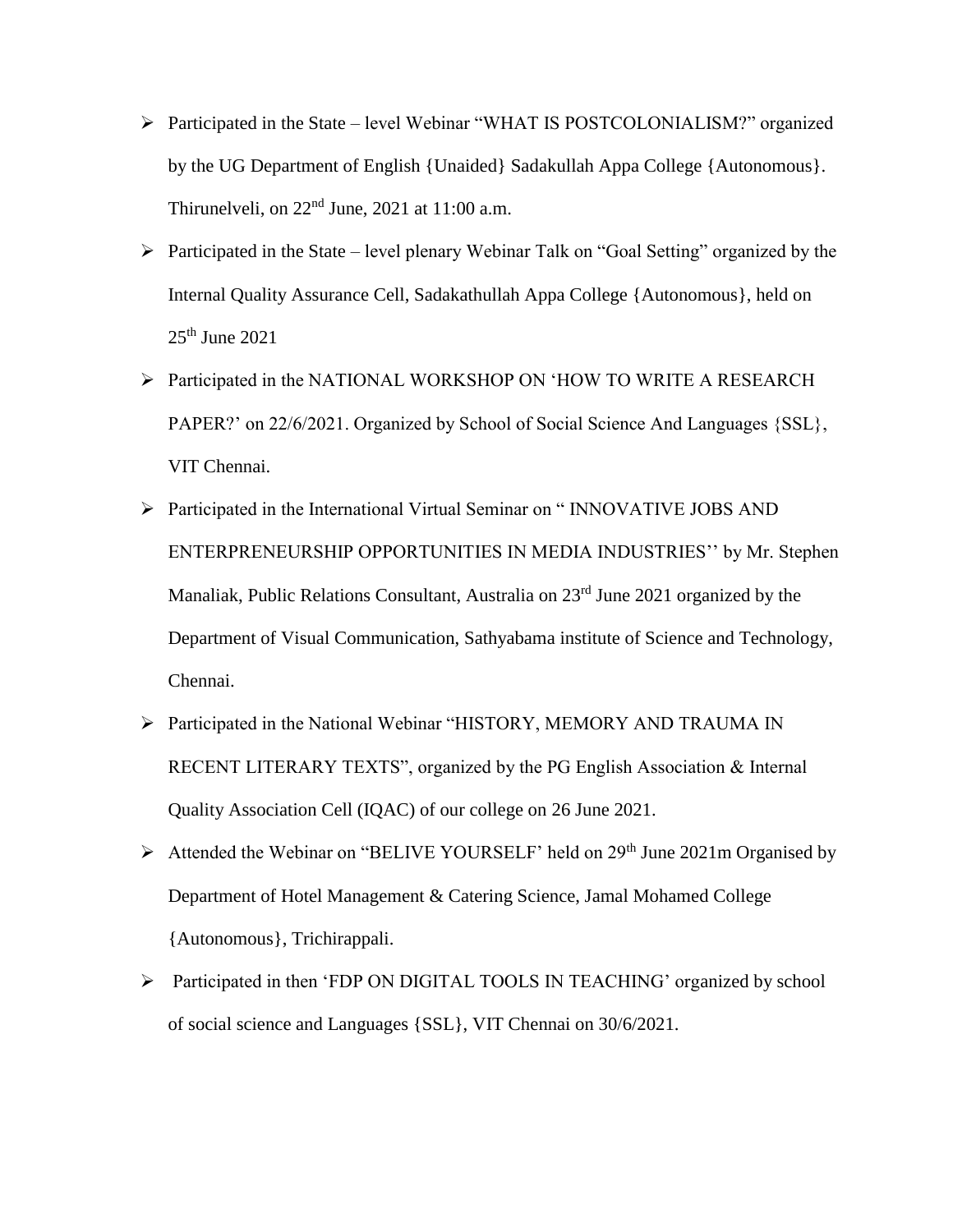- Participated in the National Webinar on "gender and nation in Partition Literature" organized by the department of English on  $30<sup>th</sup>$  June 2021.
- Attended the National Level Webinar on 'SPACE AS CRITICAL CATEGORY IN CONTEMPORARY LITRATURE' organized by the Research Department of English, St. Xavier's College {Autonomous} Palayamkottai, on  $2<sup>nd</sup>$  July 2021.
- Participated in the national Webinar on "TRENDS IN ENGLISH LANGUAGE TEACHING, BILINGUAL EDUCATION AND E – LEARNING' organized by Department of English, Ruaphi College, Nagaon, Assam on 4<sup>th</sup> July, 2021.
- $\triangleright$  Attended the webinar on "PARLONS FRANCAIS" held on 9<sup>TH</sup> July 2021 organised by Department of French, Department of Hotel Management and Catering Science & B. Voc. Tourism and Hospitality Management, JAMAL MOHAMED COLLEGE [Autonomous], Tiruchirappalli.
- Participated in the National Level Webinar on "EMERGING NEW TRENDS AND THEORIES: EXPLORING POSSIBILITIES IN ENGLISH LITERATURE" organized by the Department of English, St.Francis College, Bengaluru on July 10, 2021
- Participated in the National Webinar, "THE TRAUMA OF SURVEILLANCE: READING MAN AND PANDEMIC" organized by the Internal Quality Assurance Cell [IQAC] & the PG English association in 10 July 2021.
- Participated in the National Webinar, " THE CRITICAL DIFFERENCE / THE DIFFERENTIAL CRITICISM" organized by the Internal Quality Assurance Cell {IQAC} & the PG English Association on July 2021.